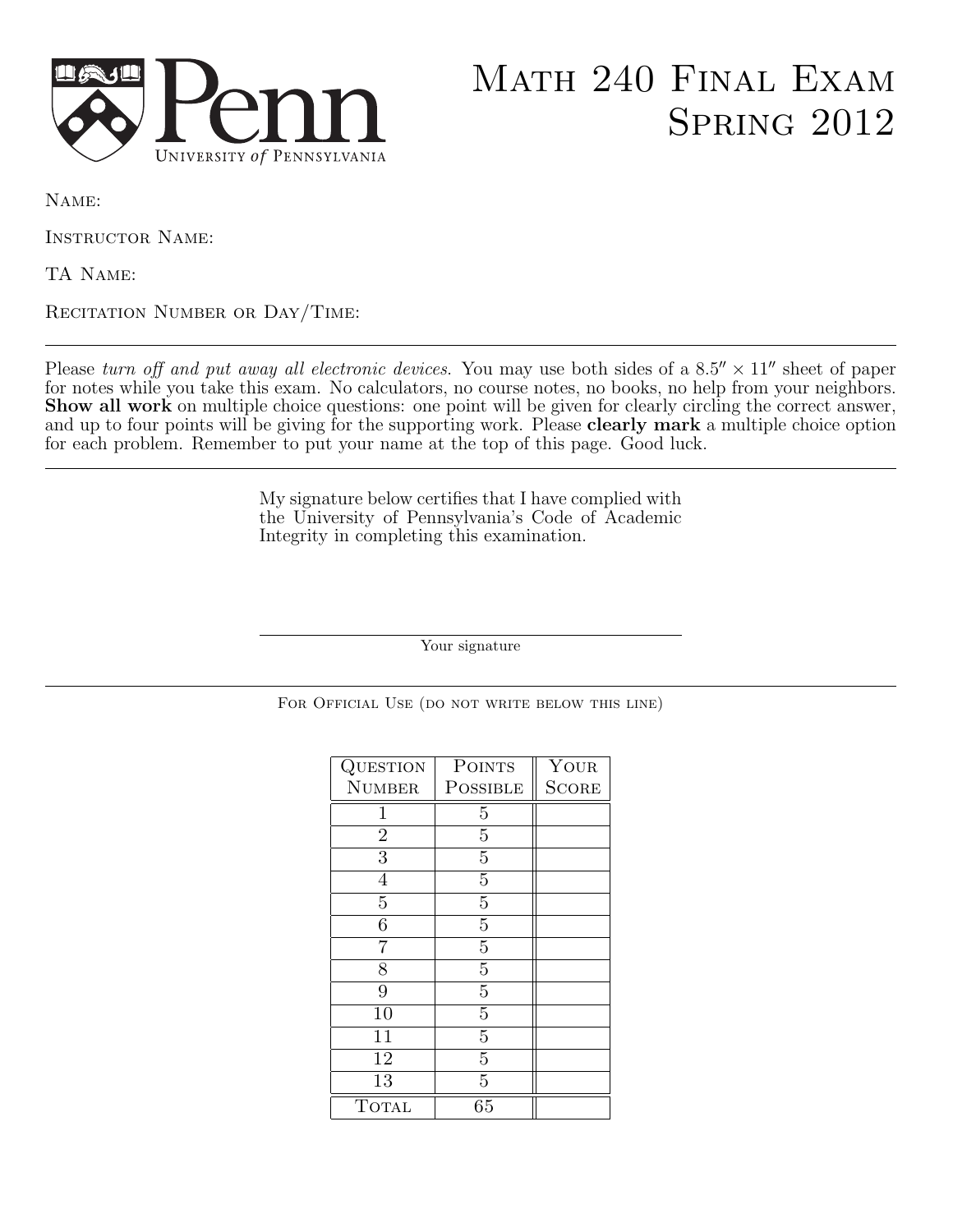1. Solve the equations for  $x$ .

Hint:

$$
2x + 3y + 2z = 1
$$
  
\n
$$
x + 0y + 3z = 2
$$
  
\n
$$
2x + 2y + 3z = 3
$$
  
\nIf  $A = \begin{bmatrix} 2 & 3 & 2 \\ 1 & 0 & 3 \\ 2 & 2 & 3 \end{bmatrix}$  then  $A^{-1} = \begin{bmatrix} -6 & -5 & 9 \\ 3 & 2 & -4 \\ 2 & 2 & -3 \end{bmatrix}$ .

a)  $x = -1$  b)  $x = 0$  c)  $x = 2$  d)  $x = 5$  e)  $x = 7$  f)  $x = 11$  g) none of the above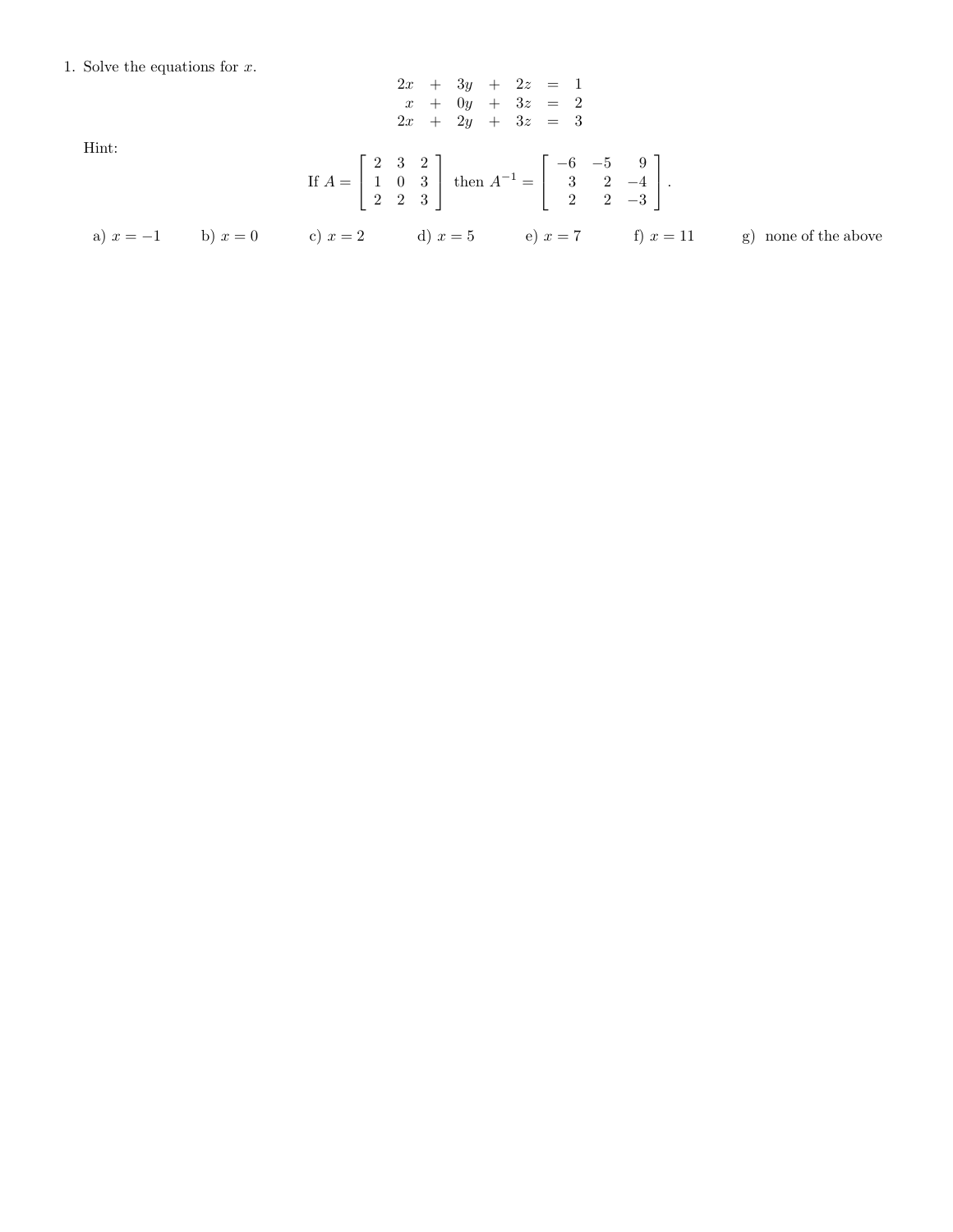## 2. The lemniscate of Gerono is parametrized by the formulas

 $x(t) = \cos t,$  $y(t) = \sin t \cos t.$ 



Compute the area of the right-hand lobe (corresponding to the range of parameters  $-\frac{\pi}{2} \le t \le \frac{\pi}{2}$ ). Hint: Use Green's Theorem and the differential  $-y dx$ . Near the end you'll likely need to use a u-substitution.

a)  $\frac{1}{6}$ b)  $\frac{1}{3}$ c)  $\frac{1}{2}$  d)  $\frac{2}{3}$  e)  $\frac{5}{6}$ f) 1 g) none of the above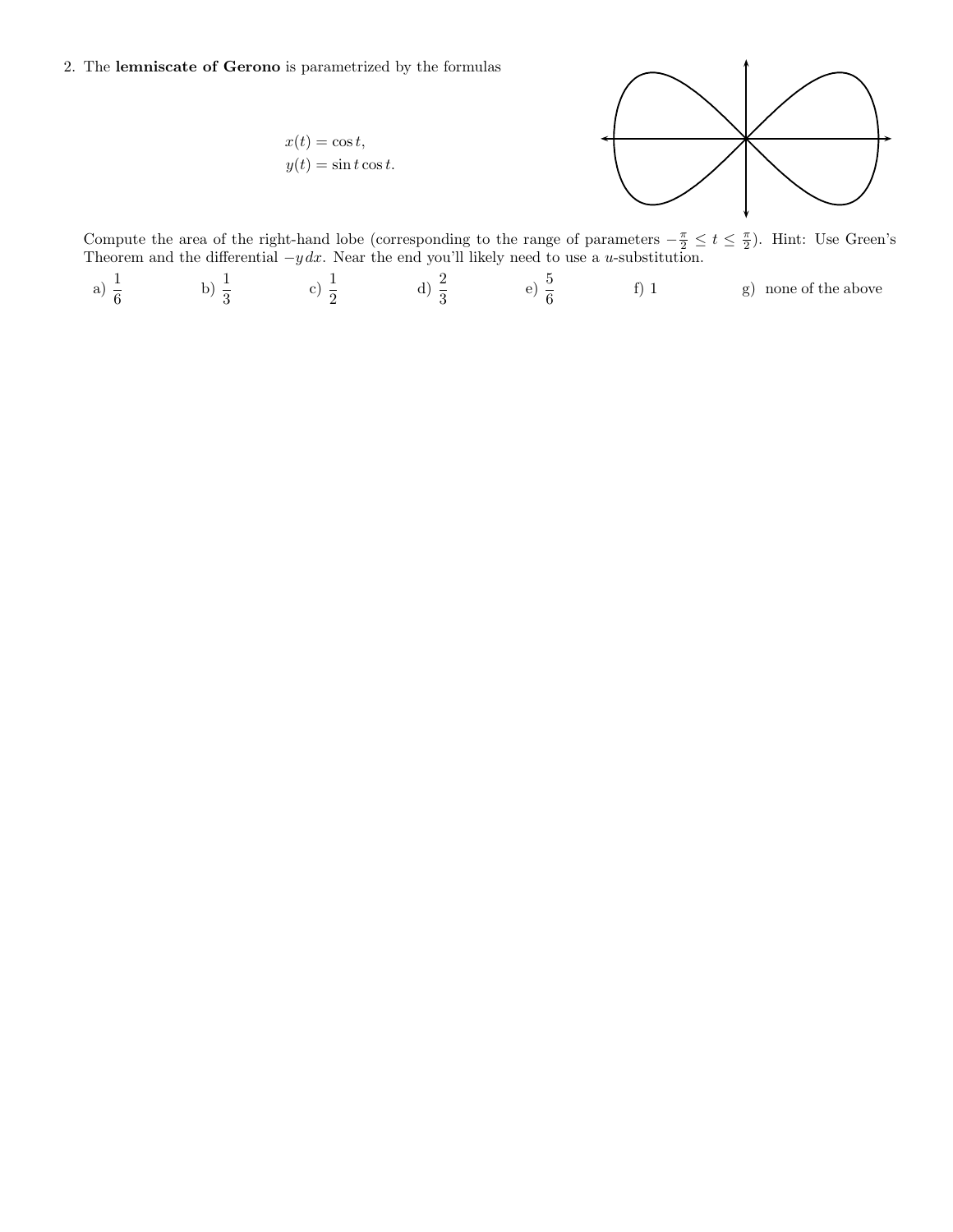3. Calculate the outward flux of  $\vec{F}$  across S if  $\vec{F}(x, y, z) = 3xy^2\vec{i} + xe^z\vec{j} + z^3\vec{k}$  and S is the surface of the solid bounded by the cylinder  $y^2 + z^2 = 1$  and the planes  $x = -1$  and  $x = 2$ .

a) 0 \t\t b) 
$$
-\frac{\pi}{4}
$$
 \t c)  $\frac{11\pi}{8}$  \t d)  $3\pi$  \t e)  $\frac{9\pi}{5}$  \t f)  $\frac{9\pi}{2}$  \t g) none of the above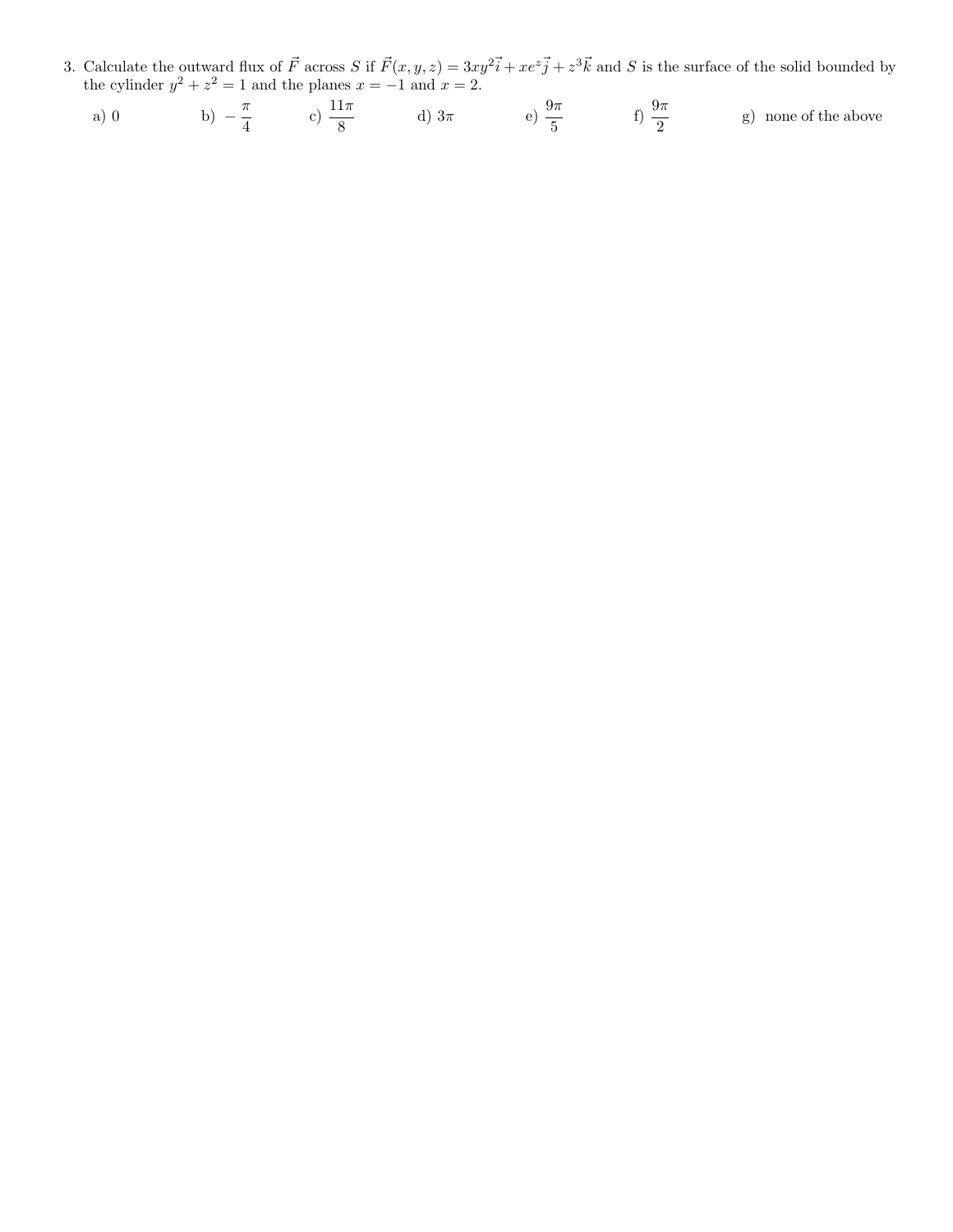4. Compute the outward flux of  $\nabla \times \vec{F}$  through the surface of the ellipsoid  $2x^2 + 2y^2 + z^2 = 8$  lying above the plane  $z = 0$ , where

$$
\vec{F} = (3x - y)\vec{i} + (x + 3y)\vec{j} + (1 + x^2 + y^2 + z^2)\vec{k}.
$$

a) 0 b)  $2\pi$  c)  $3\pi$  d)  $8\pi$  e)  $12\pi$  f)  $16\pi$  g) none of the above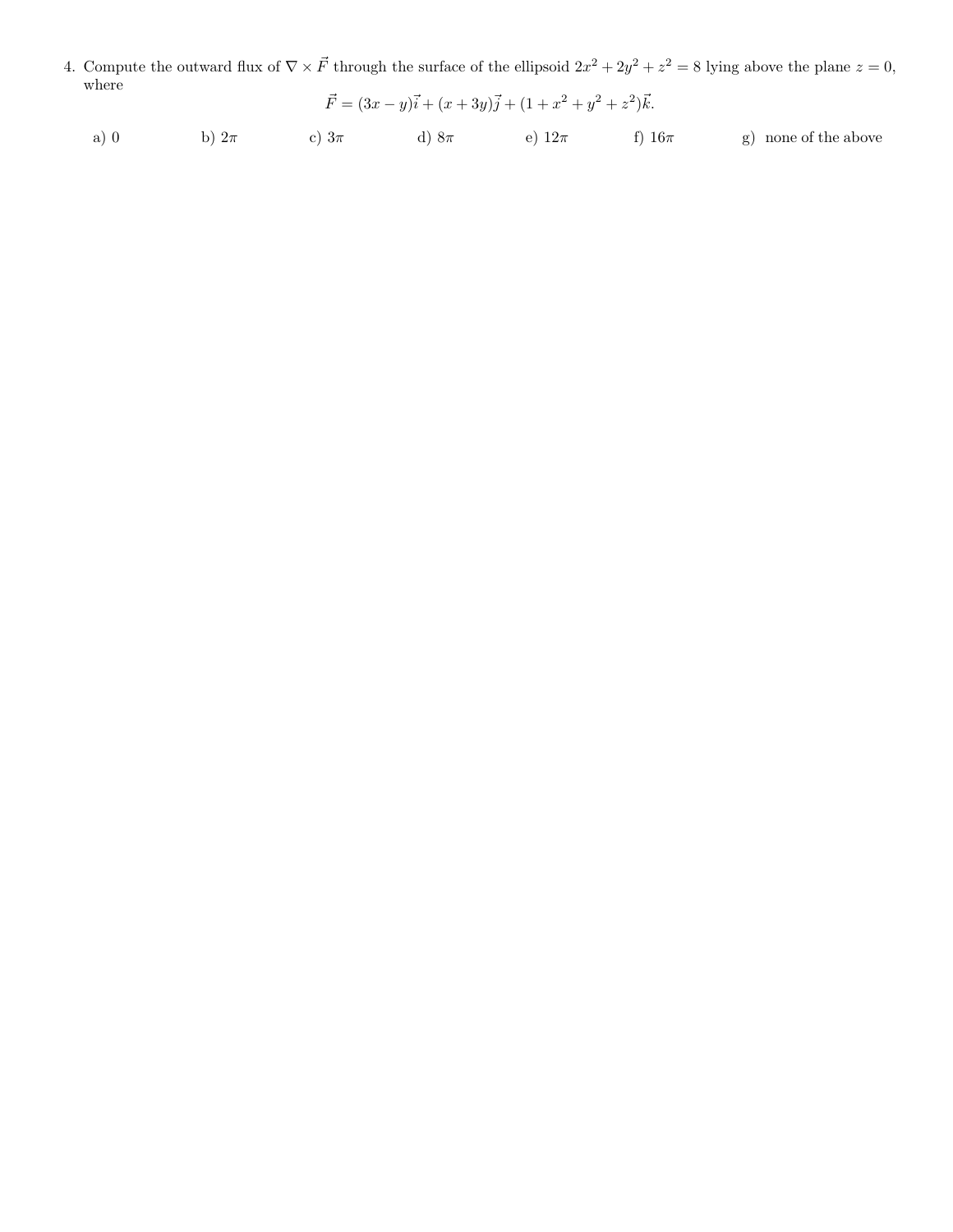## 5. Find a  $2\times 2$  real matrix  $A$  that has

an eigenvalue  $\lambda_1 = 1$  with eigenvector  $\vec{E}_1 = \begin{bmatrix} 1 \\ 2 \end{bmatrix}$  and an eigenvalue  $\lambda_2 = -1$  with eigenvector  $\vec{E}_1 = \begin{bmatrix} 2 \\ 1 \end{bmatrix}$  .

Then compute the determinant of  $A^{10} + A$  and write your answer in the box below.

a) 
$$
A = \begin{bmatrix} -\frac{5}{3} & \frac{4}{3} \\ -\frac{4}{3} & \frac{3}{3} \end{bmatrix}
$$
 b)  $A = \begin{bmatrix} -\frac{4}{3} & \frac{5}{3} \\ -\frac{3}{3} & \frac{4}{3} \end{bmatrix}$  c)  $A = \begin{bmatrix} \frac{5}{3} & \frac{4}{3} \\ \frac{4}{3} & \frac{5}{3} \end{bmatrix}$  d)  $A = \begin{bmatrix} \frac{4}{3} & \frac{5}{3} \\ \frac{4}{3} & \frac{4}{3} \end{bmatrix}$   
e)  $A = \begin{bmatrix} \frac{5}{3} & -\frac{4}{3} \\ \frac{4}{3} & -\frac{5}{3} \end{bmatrix}$  f)  $A = \begin{bmatrix} \frac{4}{3} & -\frac{5}{3} \\ \frac{8}{3} & -\frac{4}{3} \end{bmatrix}$  g) none of the above  
 $det(A^{10} + A) = \begin{bmatrix} \frac{4}{3} & -\frac{5}{3} \\ \frac{1}{3} & -\frac{1}{3} \end{bmatrix}$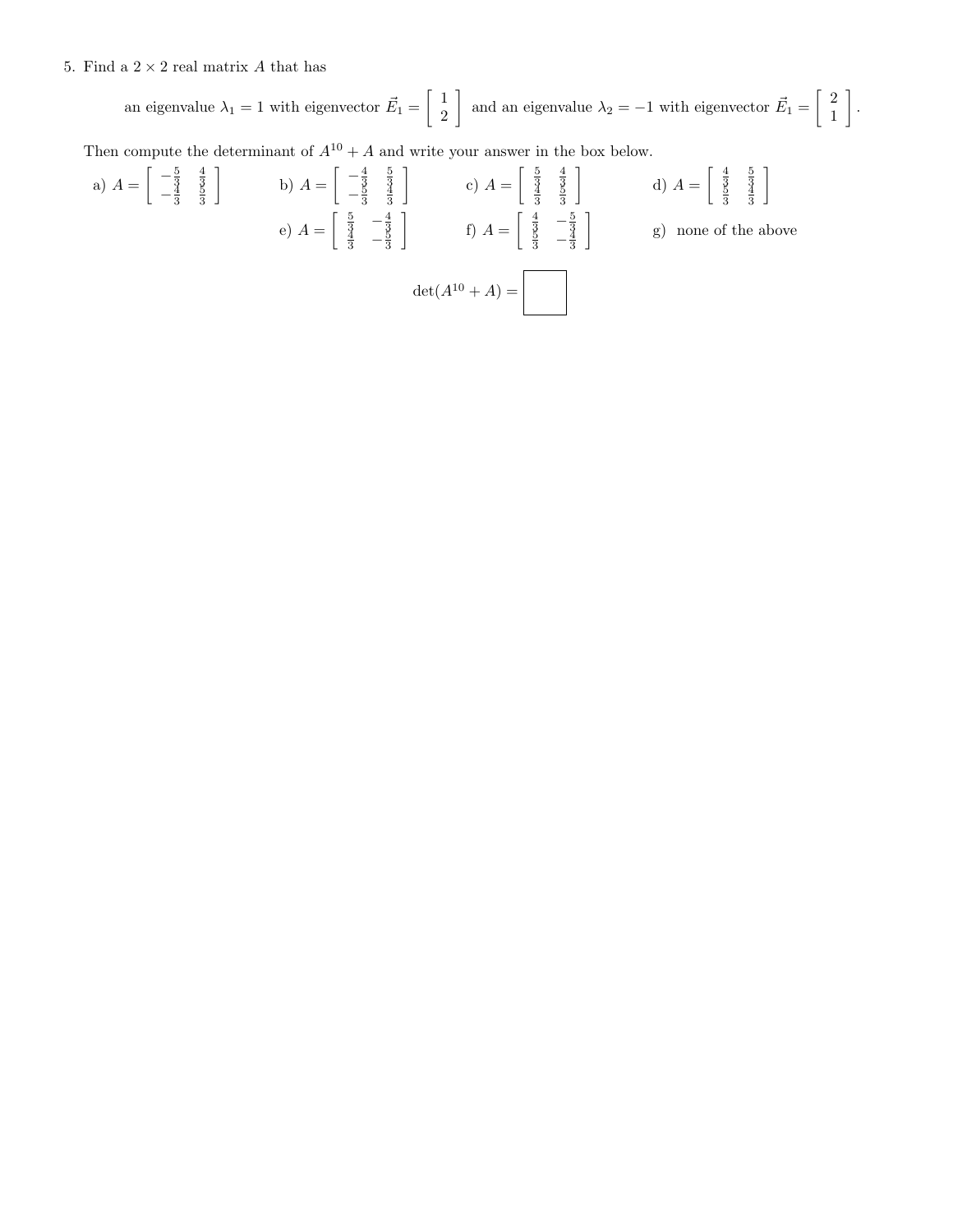6. Identify all possible eigenvalues of an  $n \times n$  matrix A if A which satisfies the following matrix equation:

 $A - 2I = -A^2$ .

Must A be invertible? Record your answer in the box below and provide justification for your answer.

a)  $\lambda = 0, 1$  b)  $\lambda = 0, 2$  c)  $\lambda = 0, 1, -2$  d)  $\lambda = 1, -2$  e)  $\lambda = 0, 1, -3$  f)  $\lambda = 1, -3$  g) none of the above Is  $A$  invertible?

7. Solve the differential equation

$$
9x^2y'' + 2y = 0
$$

on the interval  $(0, \infty)$  subject to the initial conditions  $y(1) = 1$  and  $y'(1) = \frac{4}{3}$ .

a) 
$$
y = 2x^{\frac{2}{3}} - 3x^{\frac{1}{3}}
$$
  
\nb)  $y = 3x^{\frac{2}{3}} - 2x^{\frac{1}{3}}$   
\nc)  $y = 3x^{\frac{3}{2}} - 3x^3$   
\nd)  $y = 3x^{\frac{3}{2}} - 2x^3$   
\ne)  $y = 2x^2 - 3x$   
\nf)  $y = 3x^2 - 2x$   
\ng) none of the above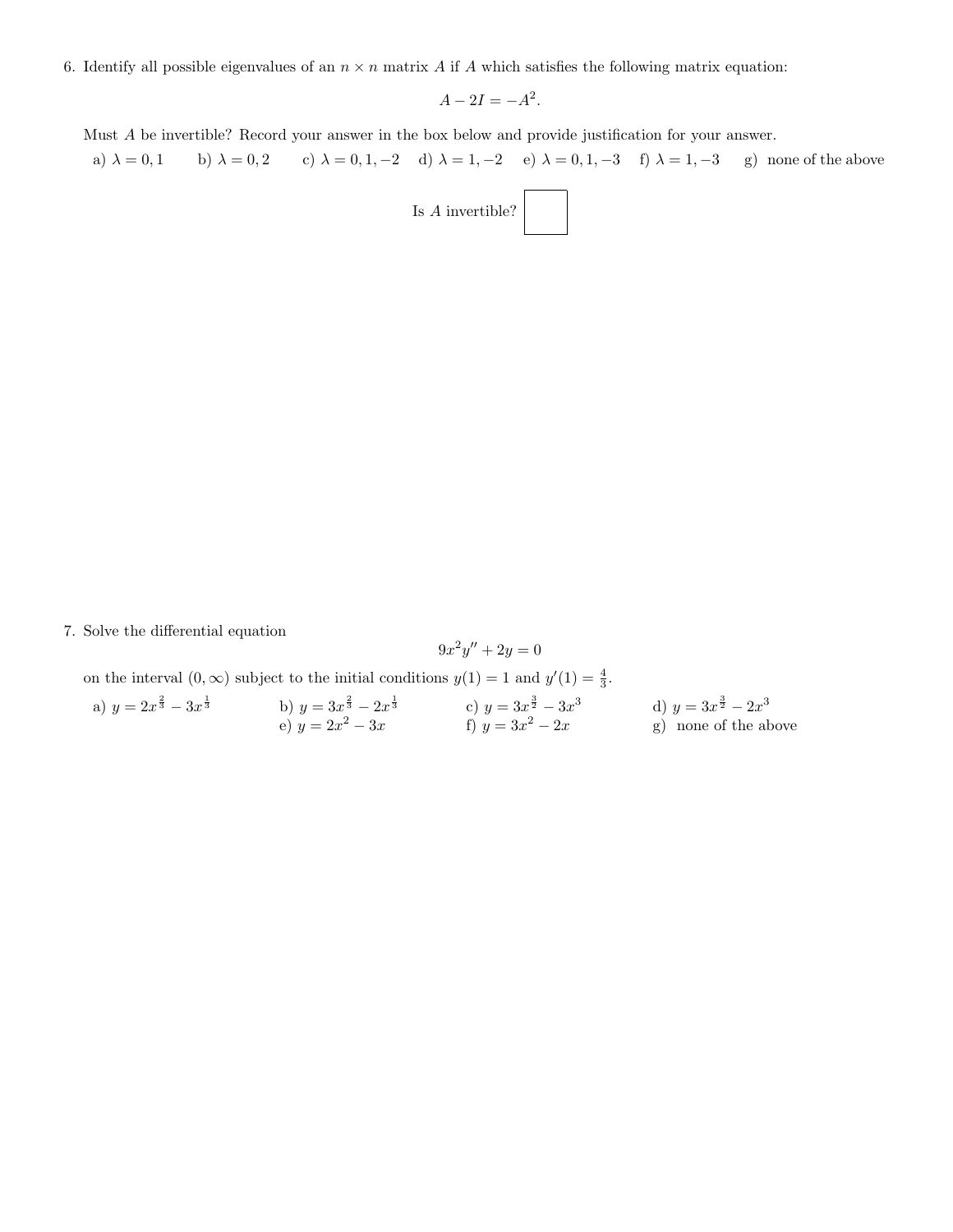8. Let  $\vec{\omega} := \langle 1, 2, 3 \rangle$ , and let  $\vec{r}(t) = \langle x(t), y(t), z(t) \rangle$ . Now consider the differential equation

$$
\frac{d}{dt}\vec{r} = \vec{\omega} \times \vec{r}.
$$

Select the answer which correctly expresses this system of equations in matrix notation when

$$
\vec{X}(t) = \begin{bmatrix} x(t) \\ y(t) \\ z(t) \end{bmatrix}.
$$

1  $\vec{X}$ 

1  $\left| \vec{X} \right|$ 

Do not solve the system.  $\overline{a}$ 

a) 
$$
\frac{d}{dt}\vec{X} = \begin{bmatrix} 0 & -1 & 3 \\ 1 & 0 & -2 \\ -3 & 2 & 0 \end{bmatrix} \vec{X}
$$
  
b)  $\frac{d}{dt}\vec{X} = \begin{bmatrix} 0 & -2 & 1 \\ 2 & 0 & -3 \\ -1 & 3 & 0 \end{bmatrix} \vec{X}$   
c)  $\frac{d}{dt}\vec{X} = \begin{bmatrix} 0 & -3 & 2 \\ 3 & 0 & -1 \\ -2 & 1 & 0 \end{bmatrix}$   
d)  $\frac{d}{dt}\vec{X} = \begin{bmatrix} 0 & -1 & 2 \\ 1 & 0 & -3 \\ -2 & 3 & 0 \end{bmatrix} \vec{X}$   
e)  $\frac{d}{dt}\vec{X} = \begin{bmatrix} 0 & -3 & 1 \\ 3 & 0 & -2 \\ -1 & 2 & 0 \end{bmatrix} \vec{X}$   
f)  $\frac{d}{dt}\vec{X} = \begin{bmatrix} 0 & -2 & 3 \\ 2 & 0 & -1 \\ -3 & 1 & 0 \end{bmatrix}$ 

g) none of the above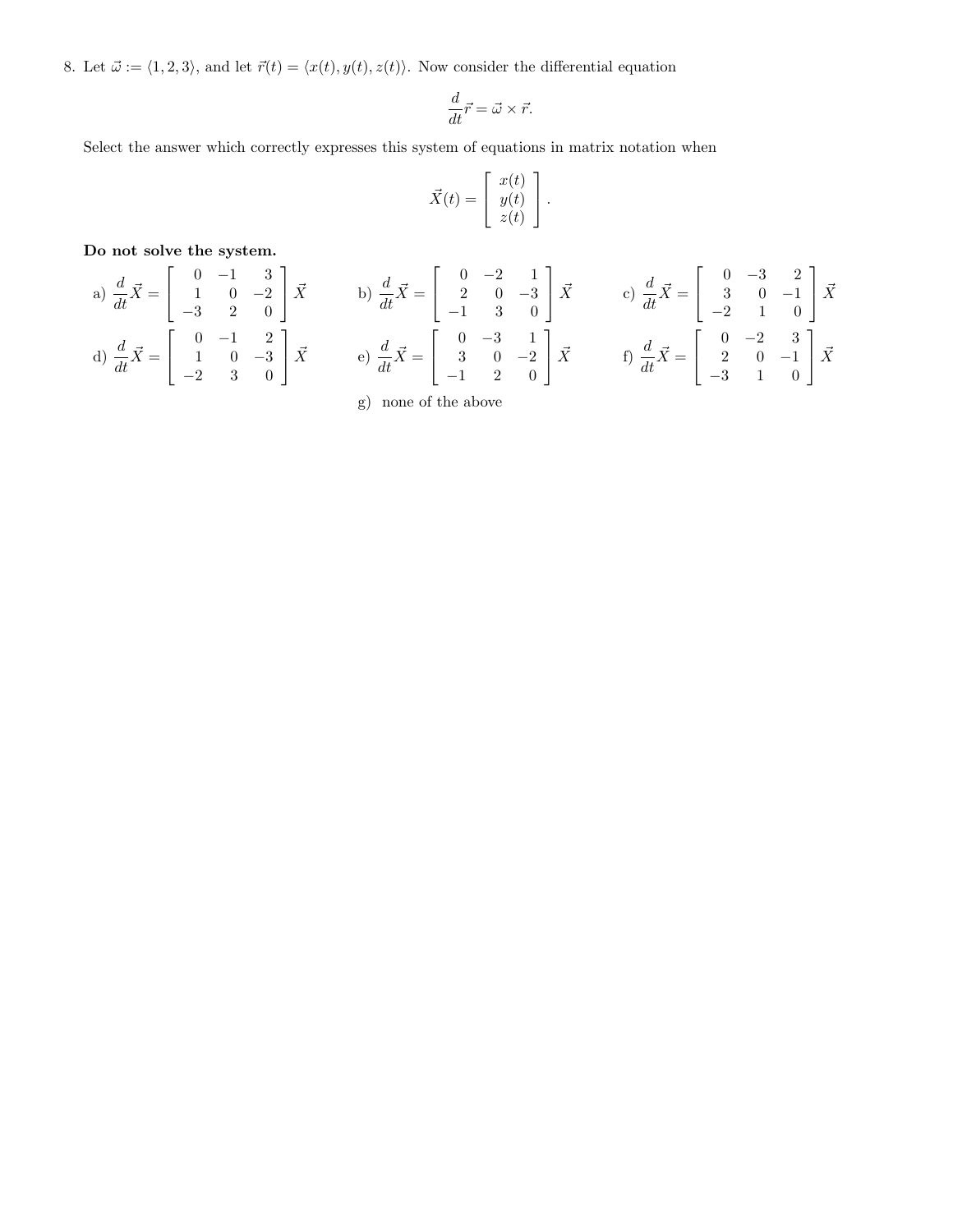9. Select the answer below which corresponds to the first few terms in a power series solution of the differential equation

$$
x^2y'' + (x^2 - x)y' + y = 0.
$$

Will there be a second, linearly independent series solution for this equation? Explain your answer.

a) 
$$
y = x^{\frac{1}{2}} + \frac{1}{2}x^{\frac{3}{2}} + \frac{1}{6}x^{\frac{5}{2}} + \frac{1}{12}x^{\frac{7}{2}} + \cdots
$$
 b)  $y = -x^{\frac{1}{2}} + \frac{1}{6}x^{\frac{3}{2}} - \frac{1}{12}x^{\frac{5}{2}} + \frac{1}{20}x^{\frac{7}{2}} + \cdots$  c)  $y = x^{\frac{1}{2}} + x^{\frac{3}{2}} + \frac{1}{2}x^{\frac{5}{2}} - \frac{1}{9}x^{\frac{7}{2}} + \cdots$   
d)  $y = x - x^2 + \frac{1}{6}x^3 - \frac{1}{12}x^4 + \cdots$  e)  $y = x - x^2 + \frac{1}{2}x^3 - \frac{1}{6}x^4 + \cdots$  f)  $y = x + x^2 + \frac{1}{2}x^3 + \frac{1}{9}x^4 + \cdots$   
g) none of the above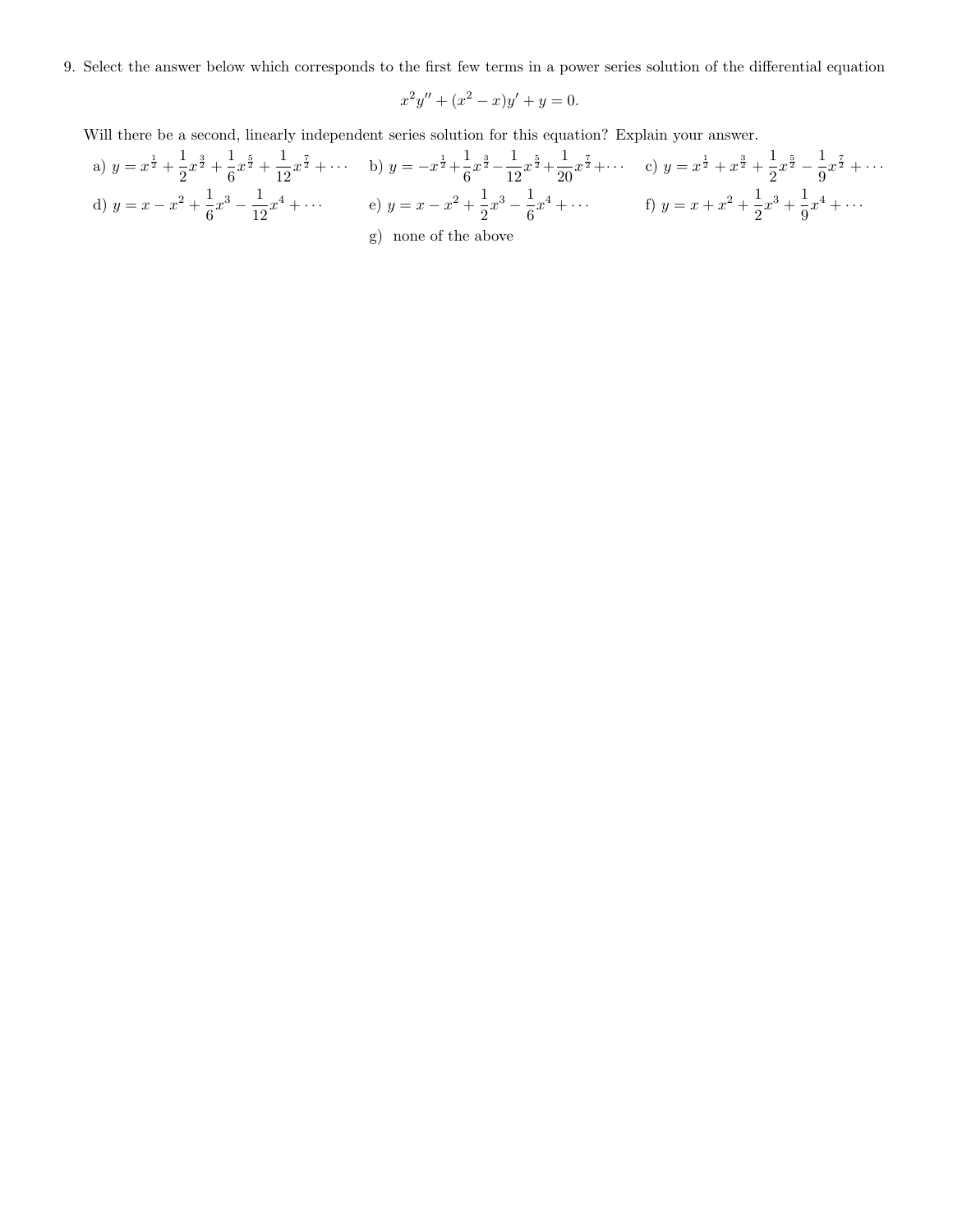10. Let y be a function satisfying  $y(0) = y'(0) = y''(0) = 0$  which is a solution of the ODE

$$
y''' - 4y'' + 4y' = 4.
$$

Compute  $y(1)$ . a)  $y(1) = -5$  b)  $y(1) = 4$  c)  $y(1) = -3$  d)  $y(1) = 2$  e)  $y(1) = -1$  f)  $y(1) = 0$  g) none of the above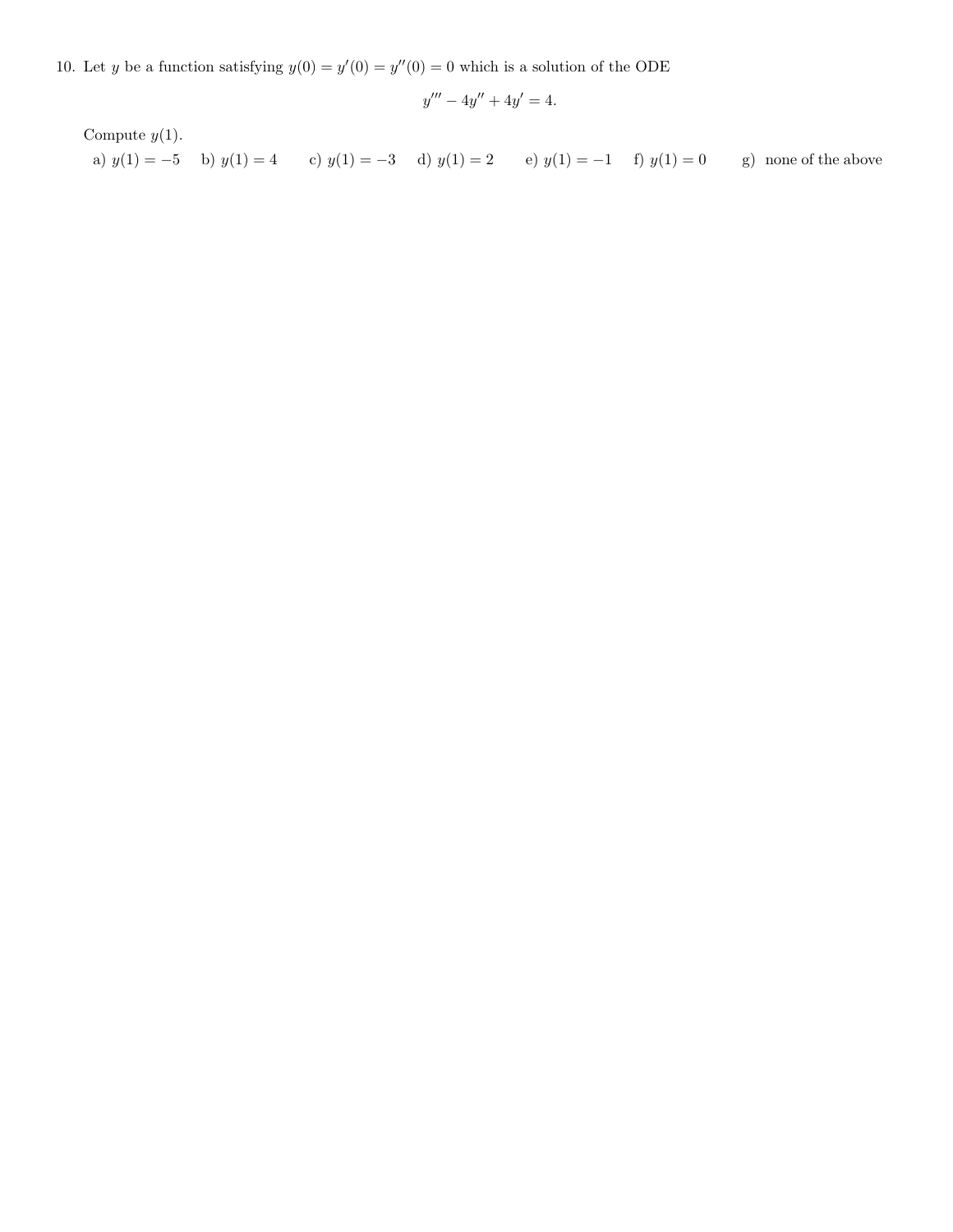11. Solve the following system of differential equations subject to the initial conditions  $y_1(0) = 1$  and  $y_2(0) = 3$ . Clearly state your solution. What is  $y_1(1)$ ?

$$
\frac{dy_1}{dx} = 3y_1 - y_2
$$

$$
\frac{dy_2}{dx} = y_1 + y_2
$$

a) 
$$
y_1(1) = 2e
$$
  
\nb)  $y_1(1) = 2e - 1$   
\nc)  $y_1(1) = 3$   
\nd)  $y_1(1) = 5e^2$   
\ne)  $y_1(1) = 7e$   
\nf)  $y_1(1) = -e^2$   
\ng) none of the above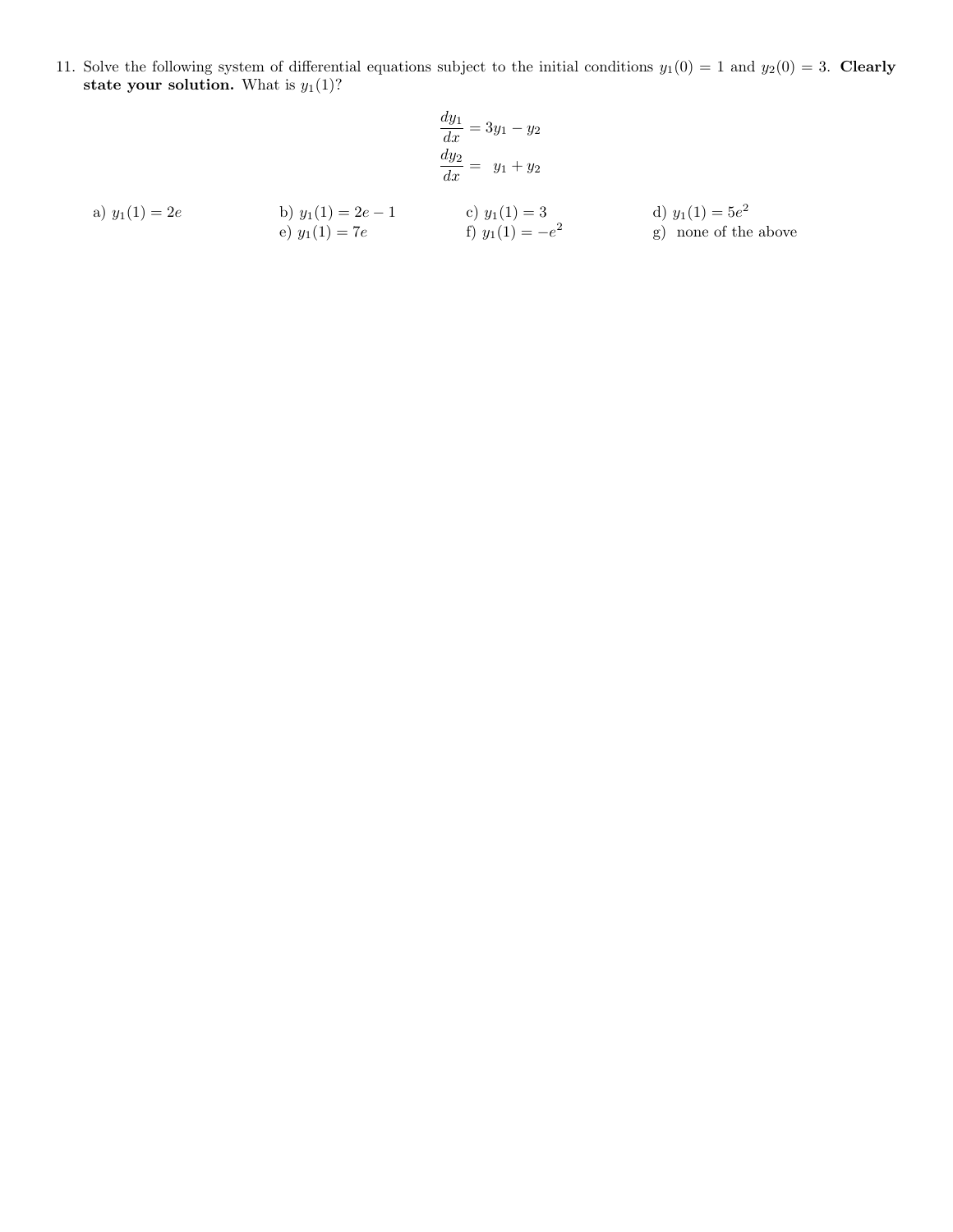12. Find a solution to the initial value problem  $y'' - 2xy' - 4y = 0$  subject to the initial conditions  $y(0) = 0$  and  $y'(0) = 1$ which takes the form of a power series centered at the origin. What is the coefficient in front of  $x^5$  in the series?

| $a) - 1$ | $h \cap$ |  |  | $\Theta$ |  | g) none of the above |
|----------|----------|--|--|----------|--|----------------------|
|----------|----------|--|--|----------|--|----------------------|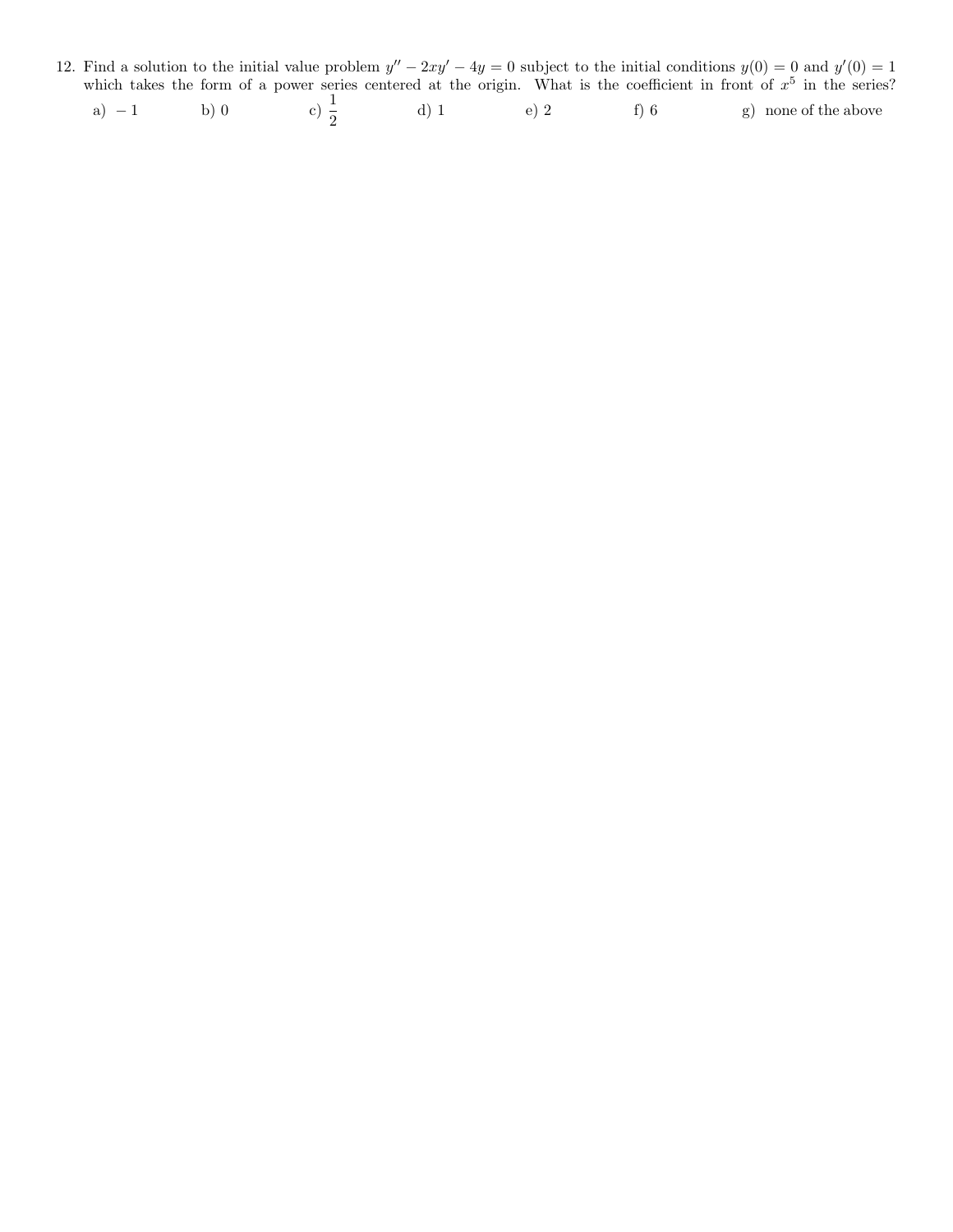- 13. Circle "T" for true or "F" for false in the space provided to the left of the following statements. You DO NOT need to justify your answer for full credit.
- ( T F ) Every  $2 \times 2$  diagonalizable matrix with repeated eigenvalue is a diagonal matrix.

( T F) There is a vector field  $\vec{F}$  such that  $\nabla \times \vec{F} = \langle x, y, z \rangle$ .

( T F ) If  $det(A) = 0$ , then the system  $A\vec{X} = 0$  has infinitely many solutions.

(T F) If  $y_1$  and  $y_2$  are solutions to a non-homogeneous linear differential equation, then  $y_1 + y_2$  is also a solution.

( T F ) If A and B are square matrixes such that  $AB^2 = I$ , then B is invertible.